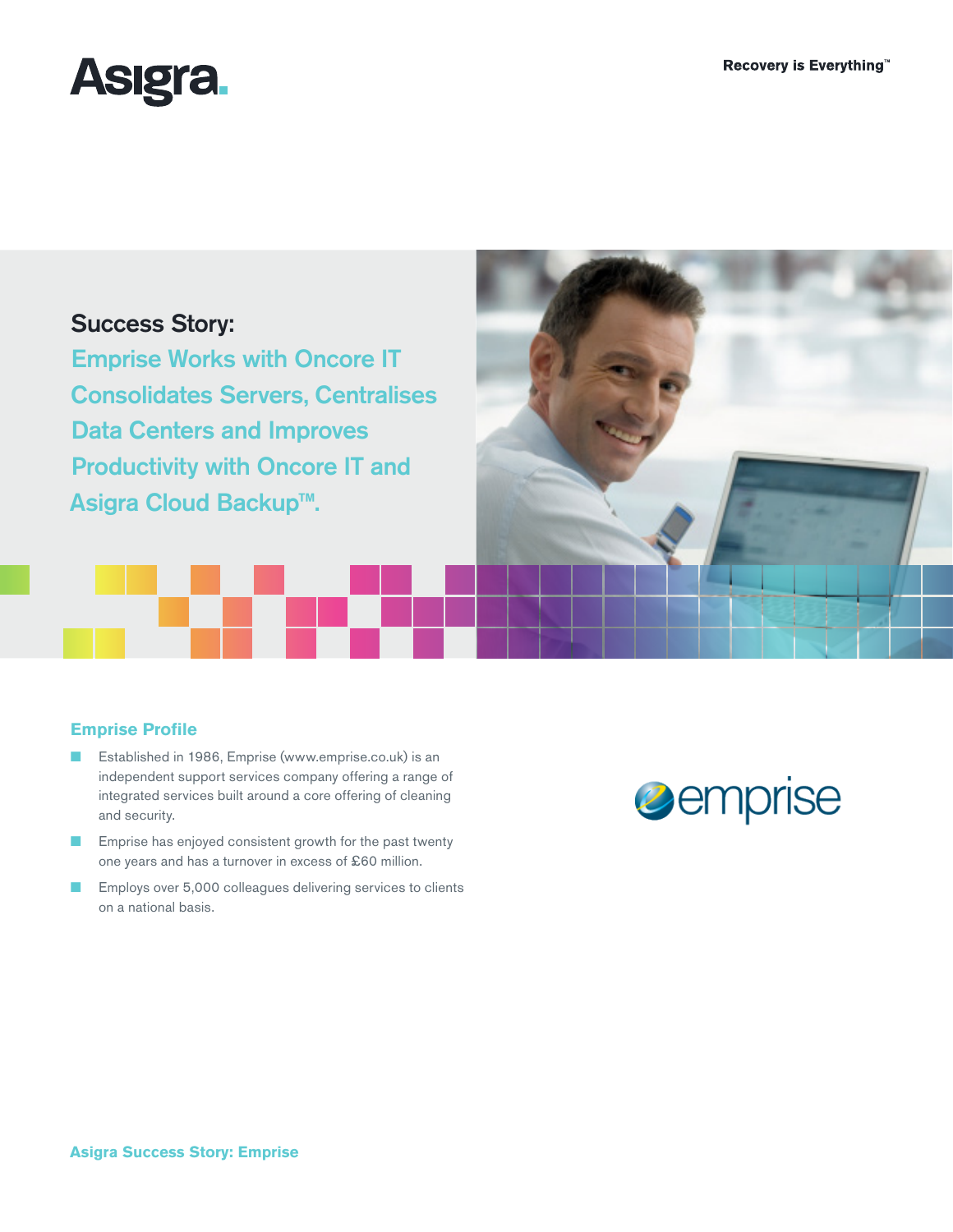

#### **Overview**

Due to the localised nature of the business and being a national operation, Emprise has offices throughout the UK, as well as many remote workers and laptop users, who all need secure and reliable access to the company network at all times.

However, this expansion was putting a strain on the operations of the legacy IT system. The growth of the business had led to a labyrinth of functional but aging and disparate sets of servers connected to a complicated network infrastructure. As a result of this, Emprise was experiencing unreliable communication lines with multiple points of failure, inducing periods of downtime and costing the business in terms of wasted man hours and expensive license fees for hardware and software. Opening up a new office or re-locating as the business grows would involve creating an entirely new set of servers, data centre and connections at the new location, involving great expense and time.



## **The Need for Greater Efficiency & Less Downtime**

Emprise therefore needed to consolidate its IT infrastructure and minimise downtime in order to free up time for IT colleagues to concentrate on business-led application development and to lower costs in terms of: server administration; hardware and software licenses; and fault detection and resolution. Emprise would also benefit from a centralised IT system that would negate the need for buying new servers and communication links every time a new office is opened.

Backing up the company data on a regular basis was also proving to be an inefficient and cumbersome task. As the existing backup solution was tape-based, this required a different backup administrator at each of the office locations to manually carry out

the backup of each server on a daily basis. Retrieving lost data would take days, as the tape needed to be transported back to the office and sometimes the retrieved data would be corrupted and therefore irretrievable. A centralised, online and automated backup solution that would carry out more regular backups and store the data securely in an offsite and centralised data centre, with the data replicated to another data centre for additional security, was therefore needed to resolve the data protection and retrieval issues for Emprise.

Emprise decided to outsource for these IT requirements and selected Oncore IT to address every part of the IT system, from consolidating the servers and centralising the network, to carrying out daily online data backups using Asigra software and providing all encompassing IT infrastructure and desktop support.

Mark Mitchell, IT Manager of Emprise, recollects: "Oncore IT offered us the most comprehensive IT solution and provided us with reassurance through the feedback from their existing customers. Oncore IT addresses our IT issues from a strategic business perspective, looking for the best way to maximise efficiency."

# **Consolidation and Centralisation**

At the start of the implementation in December 2005, Oncore IT refreshed and consolidated all server hardware for Emprise. There were four geographically dispersed sets of servers around the UK. Now there is only one set of servers and every colleague from every location in the UK - even remote laptop users - is working off one central terminal server. The five new servers each serve a different central function for the entire business: File & Print server; Accounts server; Terminal server; Application server; and a Microsoft Exchange server. Oncore IT has also provided Emprise with BlackBerry software and has installed 75 BlackBerry handsets to enable more effective communication on the move.

Mark Mitchell continues: "With the introduction of the central terminal server and the BlackBerry handsets, our communications have improved significantly and the ease of access to information has increased considerably." Oncore IT used the power of Microsoft's Terminal Services across the group of servers and centralised the upgraded servers into one data centre interconnected by an MPLS (Multi-Protocol Label Switching) network. From a mixture of Windows NT 4 and Windows 2000, Oncore IT upgraded all servers and the domain to leverage Microsoft's new Active Directory. By implementing the thin client environment based upon Microsoft Windows 2003, Terminal Server users now access their many lines of business applications, from the centralised data centre.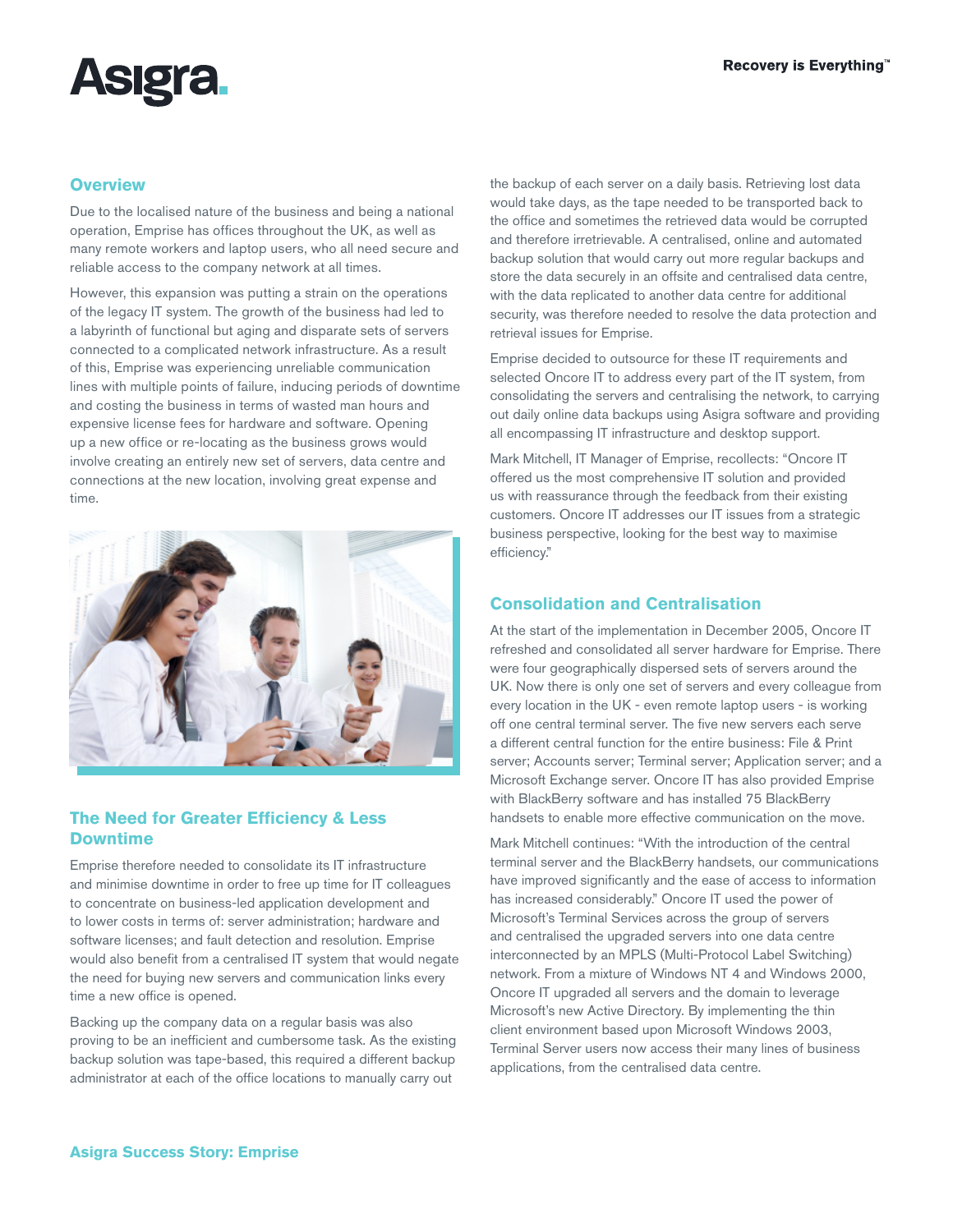

"It is more economical to pay for one high quality terminal server to serve all offices than it is to buy in mediocre servers at multiple sites. Many servers also means expensive licenses. High quality hardware and software centrally deployed in a simplified network infrastructure will result in reducing long term costs and higher business productivity, every time," stated Oncore IT.

Furthermore, in order to minimise the PC faults that were causing downtime and affecting the productivity of Emprise colleagues, Oncore IT decided to reconfigure and lock down all the desktop PCs at Emprise to have uniform policy settings and applications according to industry best practice. Having knowledge of the underlying configuration of each PC allows Oncore IT to more quickly hone in on possible faults and also minimises the misuse of the PCs and unauthorised access. Users can't change the settings that could cause problems.

## **Ongoing IT Services from Oncore IT**

Oncore IT now provides Emprise with a total outsourced IT support service using its highly effective and successful PReSS (Proactive Remote Engineering Support Service) IT network management system. PReSS is at the heart of all of Oncore IT's highly innovative managed IT services and provides continuous and proactive system monitoring, fault identification, alerting and resolution services 24 hours a day, 365 days of the year. PReSS incorporates a full call logging and escalation process that ensures any IT problem detected is immediately logged and then constantly tracked through the system until it has been resolved by the NOC team (Network Operations Centre) in accordance with Emprise's SLA. The system has been designed to be completely 'transparent' in that it will allow full access by nominated colleagues at Emprise to view all support activity undertaken by Oncore IT. This feature further ensures that Oncore IT is indeed meeting its service levels. In addition to the core PReSS system, Oncore IT also provides Emprise with a wide range of its other key managed services, including a secure socket layer virtual private network service (SSL-VPN), email filtering to prevent spam, intrusion and viruses (Email Defence), online backup and recovery (OLB) and a disaster recovery service (DRS). The Oncore IT SSL-VPN provides Emprise colleagues working remotely with secure network access to the terminal server from anywhere in the UK. It consists of a recognised industry-standard set of network security features, which ensures only authorised users have remote access to the internal network from the public Internet. Being able to securely access company data from any location enables Emprise colleagues to work on the move, resulting in greater productivity and a more flexible work ethos.

# **Disaster Recovery: Tried and Tested**

To enable true business continuity for Emprise in the event of data loss, whether it is an entire set of servers that has gone down or just one misplaced file or email, Oncore IT provides Emprise with its on-line data back-up service (OLB), powered by Asigra, in conjunction with the Oncore IT disaster recovery service (DRS).

As Emprise now has a single datacentre in which all company data from every branch office/remote office is stored, it is now able to benefit from Oncore IT's OLB service, which automatically backs up newly created or amended data every night from the Emprise datacentre location (Datacentre 1) to the Oncore IT datacentre (Datacentre 2), where Oncore IT employs a fully resilient data backup vault. For an added layer of security, Oncore IT runs a duplicate and highly secure offshore vault near Paris containing a second full copy of all stored data, which acts as Oncore IT's own back-up contingency.

**As the service is online and fully encrypted from the moment it leaves the Emprise network, it is much easier, quicker and safer to store and, if ever required, restore.** 

Should an Emprise office suffer a major catastrophe such as fire, flood, prolonged mains power failure or be denied access to its offices for whatever reason, Oncore IT will invoke its DR plan and will begin the restore of Emprise's entire system (if necessary) onto transportable standby server equipment contained within Oncore IT's NOC. Once this restore is complete, the standby equipment can be shipped to a location within the UK as specified by Emprise.

As part of the DR plan, Oncore IT performs a complete Test Data Restore at the Oncore IT data centre on an annual basis to ensure that should Emprise suffer a real catastrophe or major IT Systems failure, Oncore IT has the proven ability to fully recover the systems and data in the agreed time scales. The first Test Data Restore for Emprise took place on 3rd October 2006. Using the OLB solution, the test involved restoring data from the backup sets, so there was no need to interfere with the live data in use by Emprise personnel. The Trial Data Restore was a huge success, in terms of recovering all the data and within a short timeframe, with one server being fully restored in just under one hour.